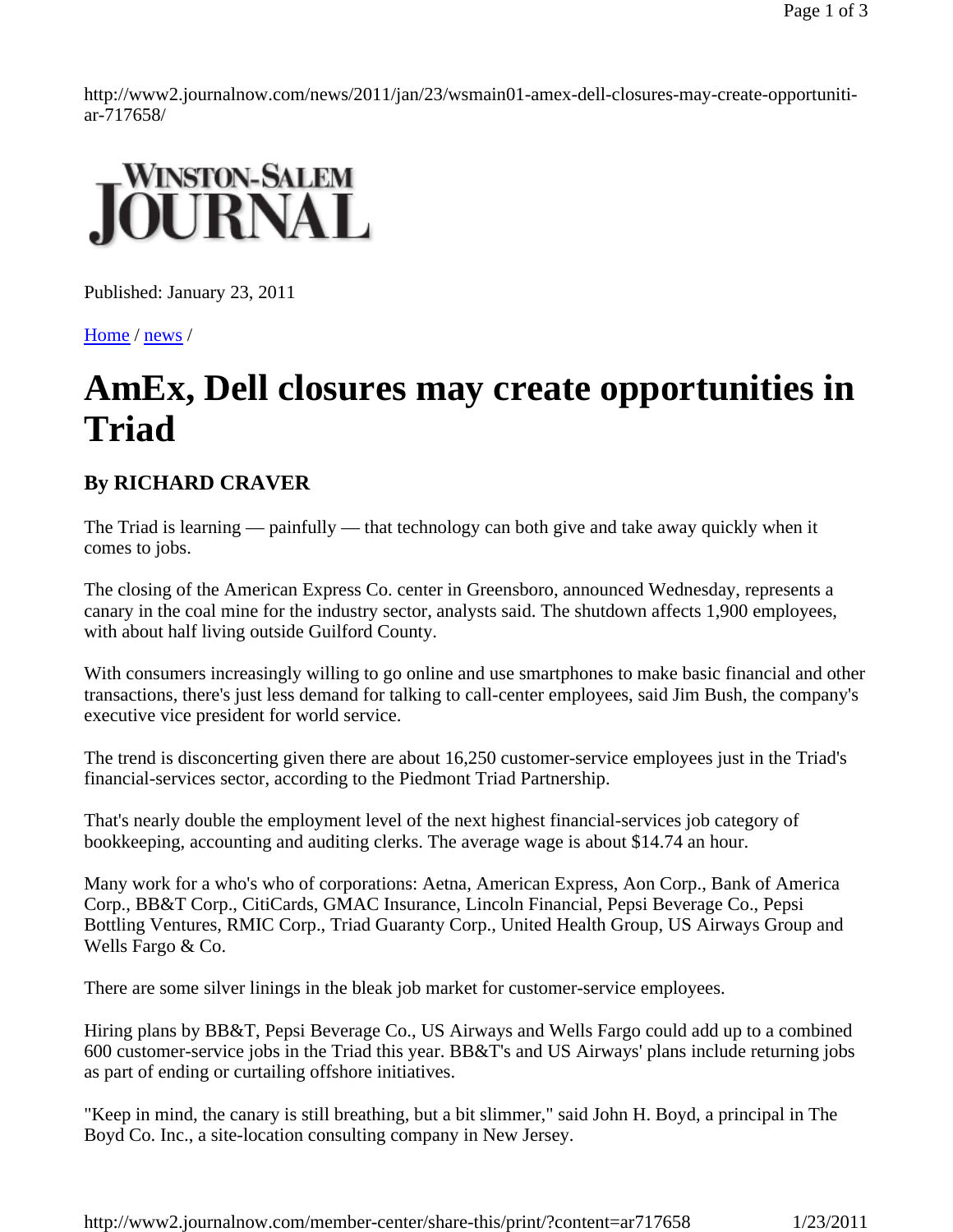"This technology-driven dynamic is creating excess real estate capacity at many of the nation's major players in the call-center industry, especially those within the travel and hospitality sector and direct marketing field."

That reality, Bush said, led American Express to first reduce its U.S. call-center work force through attrition before deciding it needed to close one of its four centers.

### **Working from home**

The good news about the call-center trend is that about 400 employees will be set up to work from home at the same pay rate they made in the center.

The bad news is that about 1,500 employees will have to decide by late April whether to follow their job to a call center in Fort Lauderdale, Fla., Phoenix or Salt Lake City, or accept a severance package that includes 16 weeks of "bonus" pay and enhanced job-training assistance.

Bush said American Express opted to close the Greensboro center primarily because it has fewer services than the other centers. The closing also would give the remaining centers enough workers to run at full capacity rather than at two-thirds.

"This digital revolution is under way," Bush said. "Think for yourselves how many of you use electronic tools to access information, make payments and check balances.

"Historically, those calls have gone to a person. Now, people have devices they can check 24 hours a day. Seventy-five percent of our U.S. customers are paying us through an online account."

Bush said American Express plans to retain a sizable call-center work force overall, but gear it in a more consulting and collaborative way. "We see opportunity in that direction as we evolve and expand our business," he said.

#### **Faster-paced world**

Dan Lynch, president of the Greensboro Economic Development Alliance, said technology is accelerating the rhythm of capitalism as a creator and destroyer of jobs.

"The Internet and online services is creating economic changes at the speed of light, and it's our job to try to stay on top of it the best we can," Lynch said.

He said there are parallels between the American Express decision and the plant closing by Dell Inc. in November.

Because Dell chose to assemble only desktop computers at the Winston-Salem plant, technological advances with laptops, as well as lower labor costs overseas, drove down production costs. That made laptops more affordable, thus cutting sharply into the market share of desktops.

That shift in market share — and Dell's flawed business model — eventually cost 905 Dell employees their jobs in the past 15 months.

However, the laptop's dominance as an electronic communication choice is being challenged by smartphones and other personal-assistance devices.